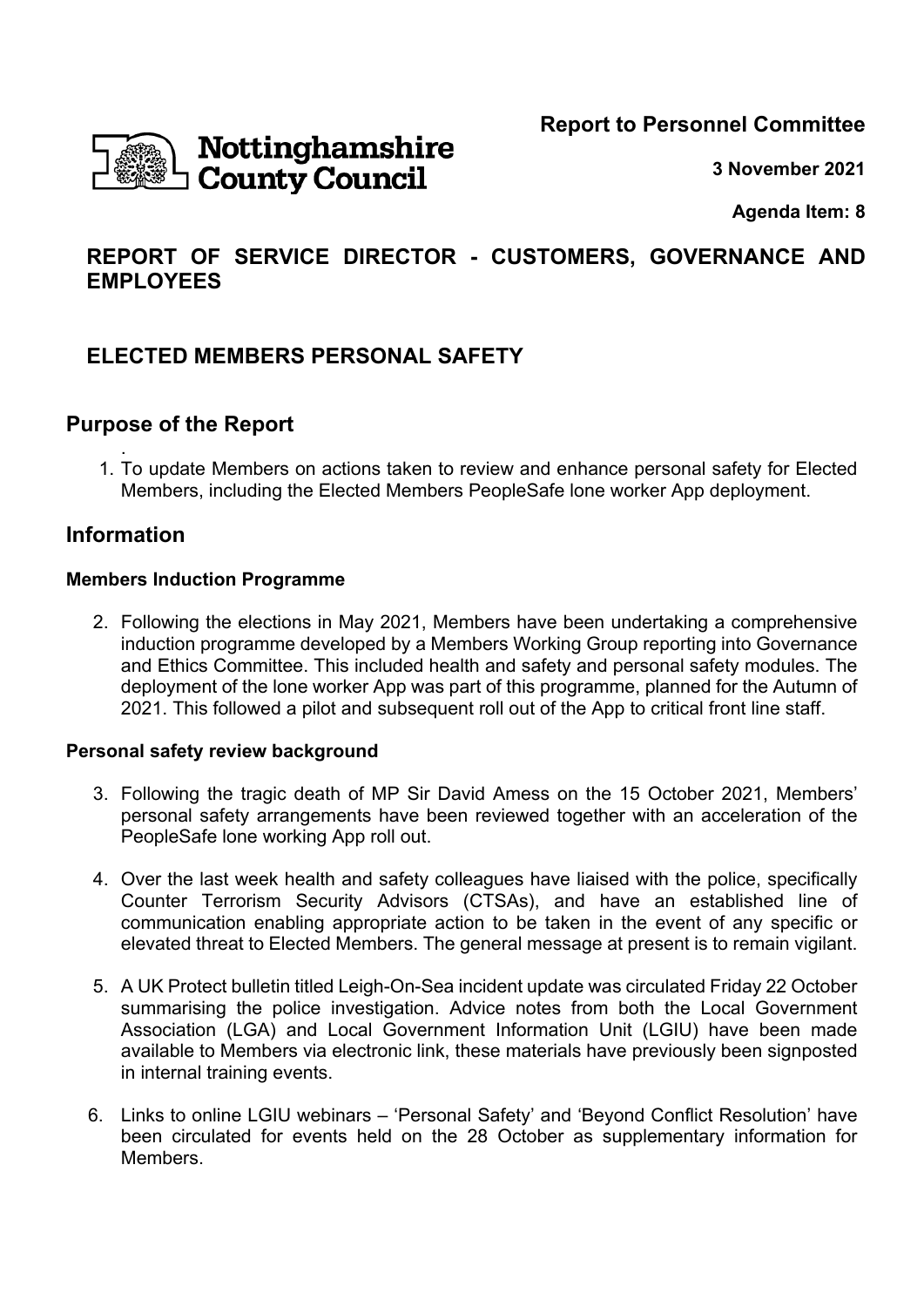- 7. Information sharing on Members' security has taken place with Nottingham City and District Councils with a view to communicating best practice. This work continues.
- 8. Members are able to seek further advice on any security concerns from health and safety colleagues who will be able to offer advice, seek further advice themselves or put Members in direct contact with other colleagues who work in this area.

#### **PeopleSafe mobile phone App deployment**

- 9. Members have been contacted regarding options for the App deployment, this offers options of either deploying the App to:
	- A NCC issued mobile phone
	- A personal mobile phone
	- Another authority mobile phone i.e. District Council issue (delays may be encountered whilst permissions are sought)
	- or the Member confirms that the App is not required.
- 10. Once a preference is received from each Member, the provider (PeopleSafe) forward links for App download and training support. Members will then be able to download the PeopleSafe App and familiarise themselves with its capability.
- 11. Initial escalation plans default to the police but can be amended to suit Members own arrangements.
- 12. As of 25 October, 24 preference returns had been received. The initial response by date of 29 October has been indicated after which follow up calls are to be made where no response has been recorded.
- 13. A supporting action plan is attached as Appendix A.

#### **Other Options Considered**

14. A range of options have been considered in reviewing current arrangements. Doing nothing was not considered an option, particularly as some Members have raised concerns previously.

#### **Reasons for Recommendations**

15. The Council has a duty of care for Elected Members including personal safety arrangements. Advice received to date recommends a review of current arrangements in the context of recent events.

## **Statutory and Policy Implications**

16. This report has been compiled after consideration of implications in respect of crime and disorder, data protection and information governance finance, human resources, human rights, the NHS Constitution (public health services), the public sector equality duty, safeguarding of children and adults at risk, service users, smarter working, sustainability and the environment and where such implications are material they are described below.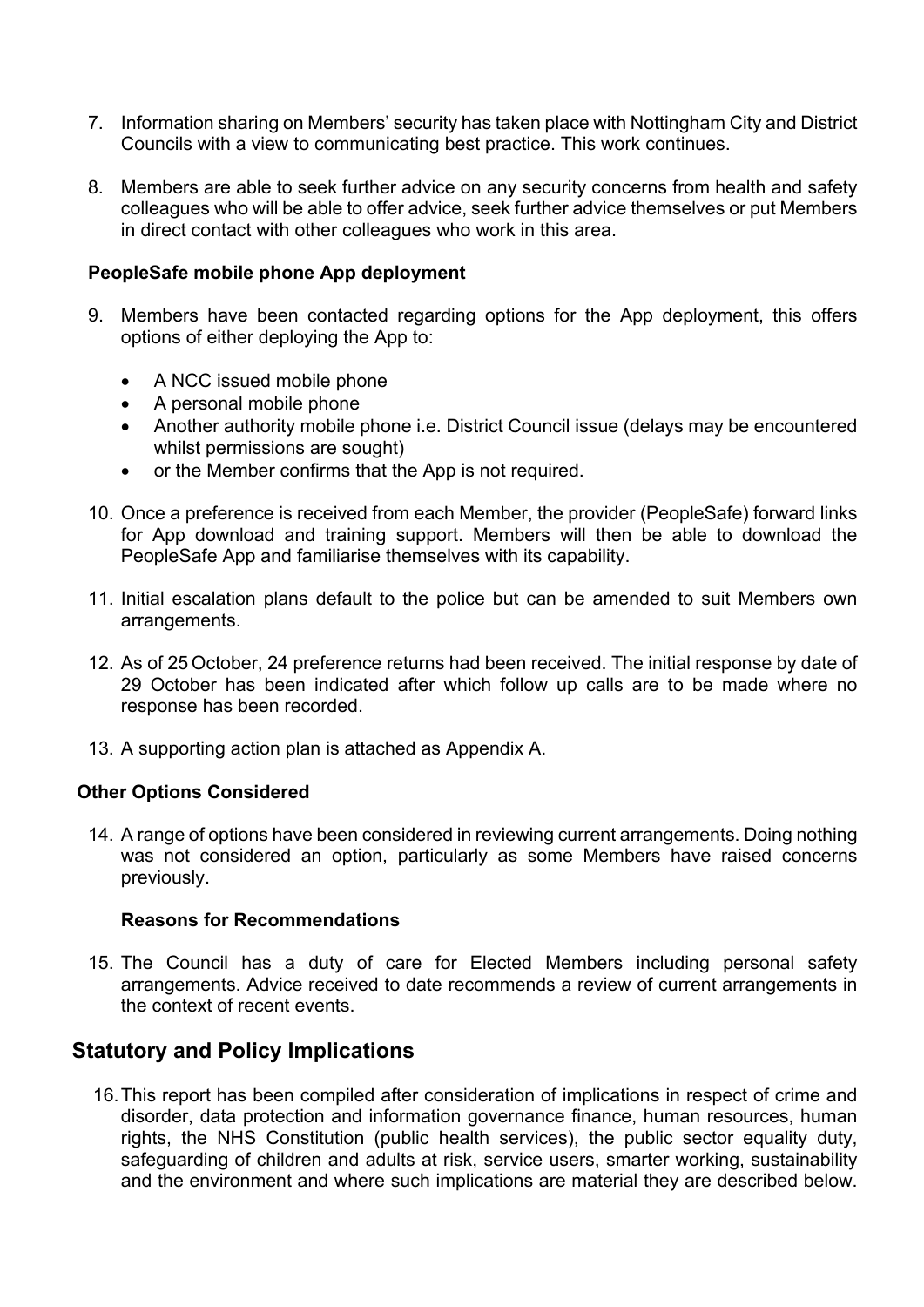Appropriate consultation has been undertaken and advice sought on these issues as required.

#### **Data Protection and Information Governance**

17. There are no implications arising directly from this report as no individual or personal data or information is used.

#### **Financial Implications**

18. There are no additional financial implications arising from this report as the training and deployment of the App were already planned and budgeted for.

#### **Human Resources Implications**

19. These are outlined in the body of the report. The health and safety support provided in line with government guidance aims to ensure the continued health, safety and wellbeing of Elected Members.

### **Public Sector Equality Duty Implications**

20. The proposals in this report meet the Council's existing commitment to meeting, and where possible exceeding, the statutory requirements of the Equality Act 2010.

## **RECOMMENDATIONS**

It is recommended that:

- 1) Members consider the actions taken to date and as set out in the Action Plan in Appendix 1 and identify if any additional actions are required.
- 2) An update on progress is contained within the next Health and Safety update report to this Committee.

#### **Marjorie Toward Service Director - Customers, Governance and Employees Chief Executive's Department**

**For any enquiries about this report please contact:**  John Nilan, Team Manager – Health & Safety john.nilan@nottscc.gov.uk or 0115 8040380

## **Constitutional Comments (EKH 26/10/2021)**

21. This report is appropriate to be considered by Personnel Committee and they have the power to make any resolution resultant upon the recommendation.